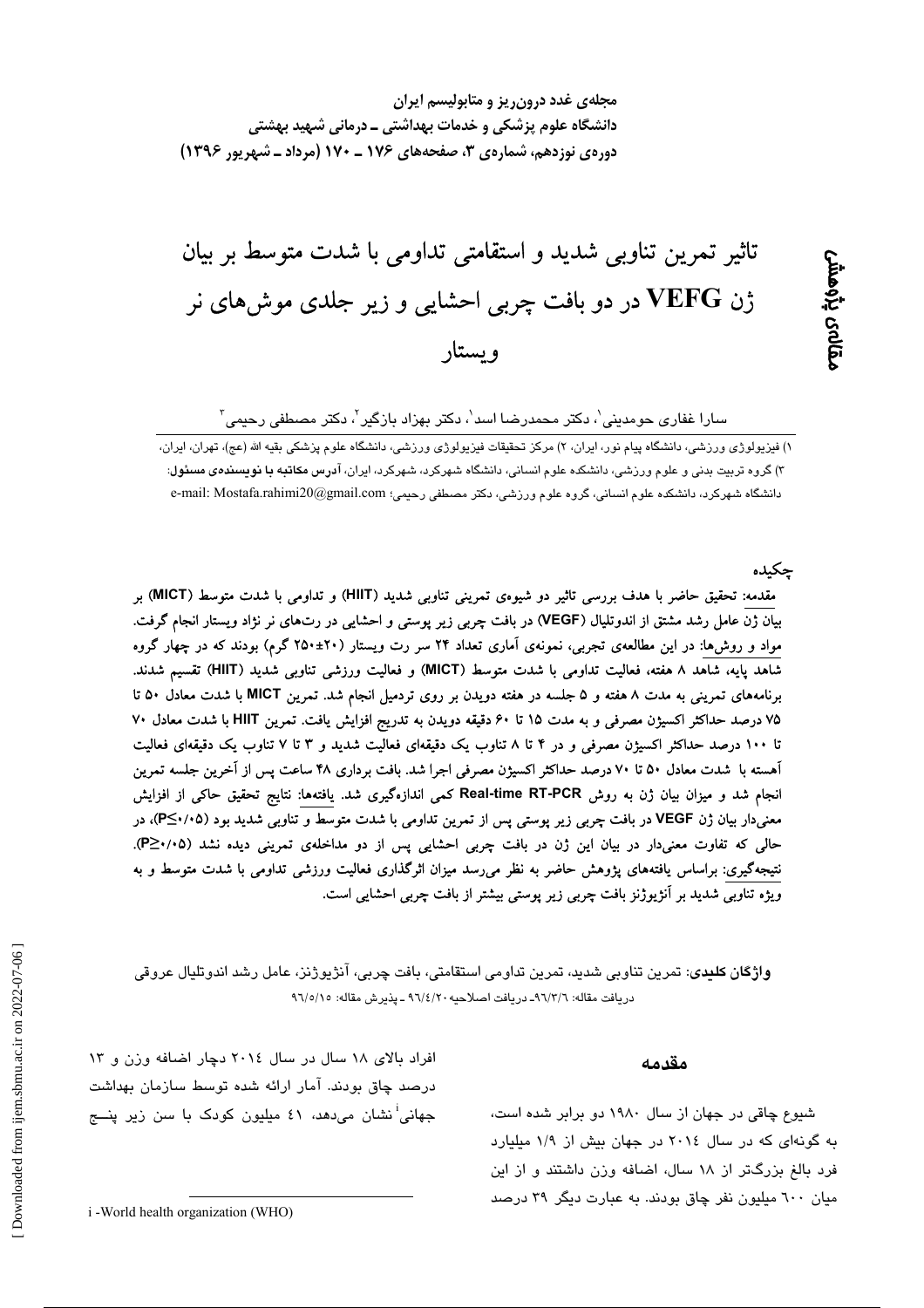سال در سال ۲۰۱٤ چاق بودند و این در حالی است که چاقی قابل پیشگیر *ی* است.<sup>۱۰۲</sup>

به طور گستردهای پذیرفته شده که بافت چربی سفید (احشایی و زیر پوستی) یک اندام اندوکراینی مهم است که چندین هورمون و سایتوکاین تولید و ترشح میکند. به مجموع این پروتئینهای پیام رسان، آدییوکاین گفته می شود که برخی از اعمال متابولیکی، مانند متابولیسم چربی، تعادل انرژی، حساسیت انسولینی، آنژیوژنز و هموستاز عروقی را تسهيل ميكنند. آديپوكاينها همچنين در پاسخهاى التهابي و ايمونولوژ*ی* مشارکت دارند.<sup>۳</sup>

فعالیت ورزشی از یک سو و چاقی از سوی دیگر، تولید و رهایش سایتوکاینها و آدیپوکاینهای مختلف در یافت چربی را تغییر میدهند و به دنبال آن تغییرات زیادی در سوخت و ساز و سایر فرآیندهای متابولیکی حاصل میشود. تاکنون مطالعات اندکی در زمینهی تاثیر ورزش بر فعالیت بافت چربی انجام شده است. با این وجود، نشان داده شده است که فعالیت ورزشی استقامتی تاثیر بیشتری بر آدیپوکاینهای تولید شده از بافت چربی زیر پوستی نسبت به بافت چربی احشایی دارد.<sup>؛</sup> به طور مثال، اجرای تمرین اختیاری به مدت چهار هفته بر روی چرخ دوار در رتها موجب افزايش معنىدار بيان ژن چندين سايتوكاين (L-6، و IL-1 Ra $^{\rm i}$ ر (IL-1 Ra $^{\rm i}$ ) در چربی زیر پوستی شده، در حالی که تغییر*ی د*ر بافت چربی احشایی ایجاد نشد. این پدیده نشان میدهد که چربی زیر پوستی نقش ویژهای در پاسخ سازشی به فعالیت ورزشی دارد.° این موضوع در مطالعات دیگر در رابطه با آدیپوکاینهایی مثل IL-18 و ویسفاتین<sup>ا</sup>ً نیز تایید شده است.<sup>۳</sup> از سوی دیگر، در مطالعهای گزارش شده است که شش ماه تمرین هوازی با شدتهای مختلف در آزمودنی های انسانی منجر به کاهش ذخایر بافت چربی میشود، در حالی که تاثیری بر سطوح پلاسمایی ۲۷ سایتوکاین بررسی شده، نداشته است و رابطهای بین تغییرات توده بدن و غلظت سایتوکاینها وجود نداشت.<sup>٦</sup>

افزایش تودهی بافت چربی بدون عروق رسانی کافی منجر به كاهش اكسيژن رسانى و التهاب مزمن و در نهايت باعث افزایش خطر توسعه دیابت نوع دو خواهد شد.<sup>۵٬۷۸</sup> در حیوانات گزارش شده است که افزایش آنژیوژنز میتواند از بروز هایپوکسی و التهاب در بافت چربی محافظت کند. در

i -IL-1 Receptor antagonist (IL-1Ra):

این میان پروتئین VEGF-A و سایر عوامل رشد نقش مهمی در تحریک آنژیوژنز در بافت چرب*ی* دارند.<sup>۷۰۸</sup> اگر چه در چند مطالعهی محدود حیوانی گزارش شده است که فعالیت ورزشی موجب تغییر بیان ژن VEGF-A بافت چربی مي شود، <sup>۲۸</sup> با اين حال تفاوتهاي ناحيهاي بين توليد -VEGF در بافت چربی زیر پوستی''' و احشایی (درون شکمی''<sup>)</sup> و  $\rm A$ تاثیرات فعالیت ورزشی منظم بر تولید این ژن در چاقی همچنان ناشناخته است.^

در این زمینه، تاکنون چند مطالعهی محدود بر روی انسان و حیوان انجام شده است و برخی اشاره به عدم تغییر معنیداری ژن و پروتئین VEGF در بافت چربی انسان کردهاند<sup>۱۰</sup> و پرخی دیگر گزارش کردهاند که فعالیت ورزشی بيان ژن VEGF-A و گيرنده نوع دو آن در سلولهاي چربي احشایی رتها را افزایش میدهد.<sup>۲٬۸۰</sup>۹ نکته جالب توجه این که این افزایش فقط در بافت چربی درون شکمی و نه چربی احشایی مشاهده شده است.<sup>۸</sup> برای مثال، کزاروسکا<sup>۷</sup>و همکارانش مشاهده کردند که بیان ژن VEGF-A در بافت چربی زیر پوستی رتها به دنبال شش هفته تمرین هوازی با شدت متوسط افزایش مییابد.<sup>۳</sup> اما دی سنزو<sup>۷۱</sup> و همکارانش گزارش کردند که هشت هفته تمرین استقامتی تاثیری بر میزان پروتئین VEGF-A در بافت چربی زیر پوستی رتها ندارد، در مقابل میزان این پروتئین در بافت چربی احشایی افزایش می یابد.<sup>^</sup> در مطالعهی دیگر نیز مشخص شد که بیان ژن VEGF-A و گیرنده نوع دو آن در سلولهای چربی احشایی در رتهای نر ویستار به دنبال نه هفته فعالیت ورزشی افزایش مییابد.<sup>۹</sup>

با توجه به اثرات مفید تمرینات اینتروال شدید بر بافت چربی، تعیین پاسخ آنژیوژنیک و آنژیواستاتیک بافت چربی به این نوع تمرینات و مقایسهی آن با تمرینات تداومی با شدت متوسط میتواند به درک مکانیسمهای این الگوهای تمرینی در کاهش چاقی و بیماریهای مرتبط با آن کمک کند. هدف از این مطالعه، بررسی تاثیر تمرین تداومی با شدت متوسط و تناوبی شدید بر عامل اصلی آنژیوژنز (-VEGF .<br>(A) در بافت چربی زیر پوستی و احشایی بود.

iii -Subcutaneous

iv-Intra-abdominal v-Czarkowska

vi-Disanzo

ii -Visfatin

Downloaded from ijem.sbmu.ac.ir on 2022-07-06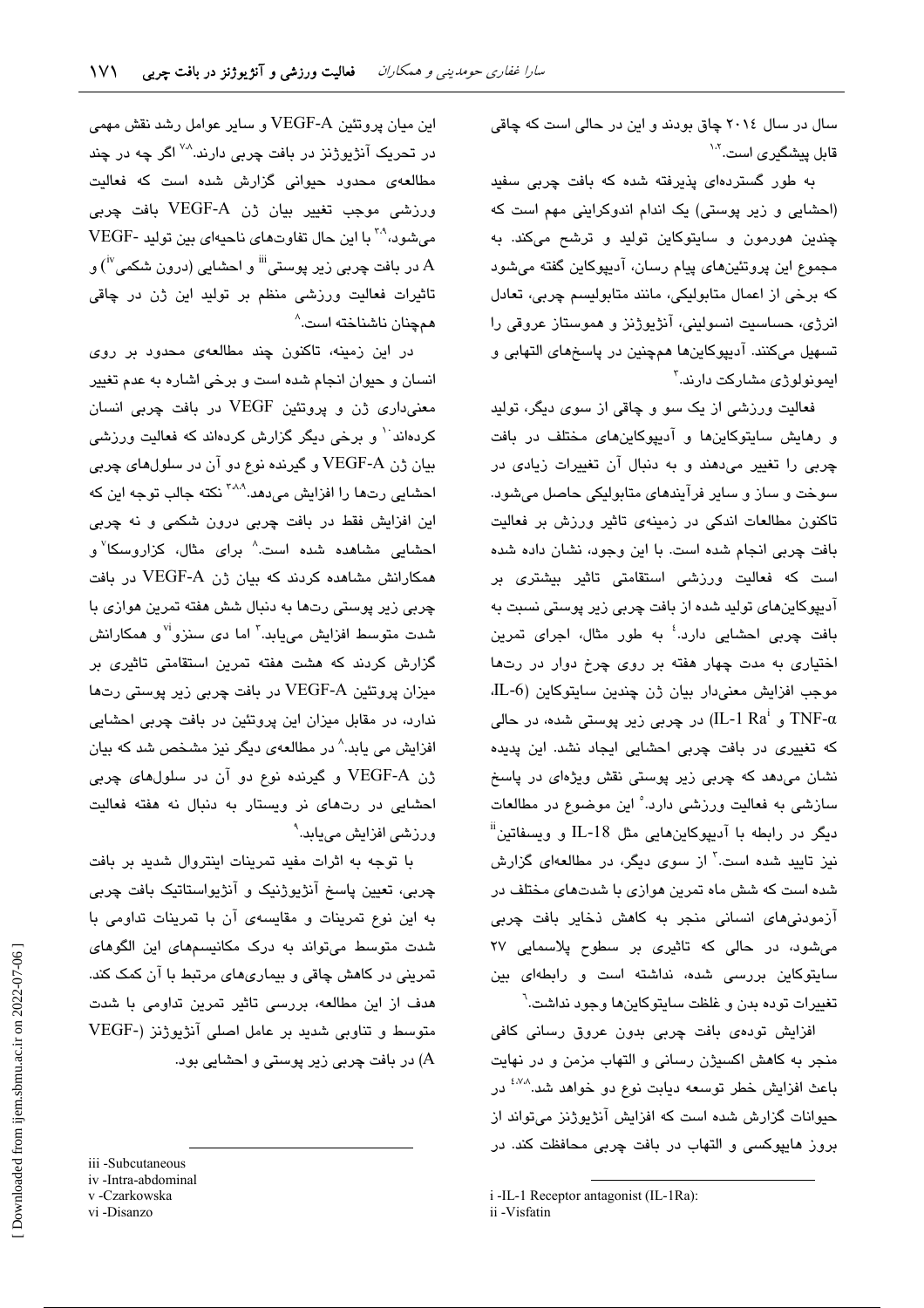#### مواد و روشها

این مطالعه از نوع بنیادی و تجربی بود و جامعه مورد مطالعه رتهای صحرایی نر سالم، نژاد ویستار با وزن ٢٥٠ تا ٣٠٠ گرم بودند. اصول اخلاقی مطالعه مطابق با اصول کار با حیوانات آزمایشگاهی در دانشگاه علوم پزشکی بقیه ا… (عج) و با کد کمیتهی اخلاقی ES-124-94 رعایت شد. حجم نمونه شامل ٢٤ سر رت نر بود كه پس از دو هفته آشناسازی و سازگاری با محیط جدید به گروههای شاهد پایه (CO) (CO8w) گروه شاهد هشت هفته (CO8w) (n=٦). گروه فعالیت ورزشی تداومی شدت متوسط (n=٦) و تمرین ورزشی تناوبی شدید (HIIT) (n=٦) تقسیم شدند. همه رت-ها در شرایط کنترل شدهی محیطی با میانگین دمای ۲+۲۲ درجه سانتیگراد، چرخه روشنایی-تاریکی ۱۲:۱۲ ساعت و با دسترسمی آزاد به آب و غذای ویژهی رت نگهداری شدند. گروه CO در شروع مطالعه کشته و بافت چربی زیر پوستی و احشایی آنها برداشته شد و گروه CO8w همزمان با گروههای فعالیت ورزشی به مدت ۸ هفته نگهداری شدند. به منظور کاهش استرس و همچنین آشنایی با دویدن روی تردمیل، رتهای گروه فعالیت ورزشی در یک برنامه تمرینی به مدت ۲ هفته (٦ جلسه) با سرعت ۱۰ تا ۲۰ متر در دقیقه و مدت زمان ده دقیقه شرکت کردند.

پروتکل تمرین استقامتی تداومی و تناوبی شدید بر اساس مطالعات قبلی و طبق اصل اضافه بار طراحی و به مدت ۸ هفته و هر هفته ٥ جلسه اجرا شد.<sup>۱٬۱٬۲</sup> در پروتکل تمرین استقامتی هفته به هفته سرعت (۱۵ تا ۳۰ متر در دقیقه و معادل ٥٠ تا ٧٥ درصد حداكثر اكسيژن مصرفي) و مدت (١٥ تا ٦٠ دقيقه) دويدن بر روى تردميل به تدريج افزايش يافت. همچنين پروتكل فعاليت ورزشي HIIT مطابق با اصول تمرین طراحی و اجرا شد.'' در این پروتکل ٤ تا ٨ تناوب یک دقيقهاى فعاليت شديد با سرعت ٢٨ تا ٥٥ متر بر دقيقه (تقریباً معادل ۷۰ تا ۱۰۰ درصد حداکثر اکسیژن مصرفی) و ۳ تا ۷ تناوب یک دقیقهای فعالیت آهسته با سرعت ۱۲ تا ۳۰ متر در دقیقه (تقریباً معادل ٥٠ تا ٧٠ درصد حداکثر اکسیژن مصرفی) اجرا شد. در ابتدا و انتهایی برنامهی تمرینی، رتهای هر دو گروه به ترتیب ٥ و ٣ دقیقه گرم کردن و سردن کردن را نیز انجام دادند. شیب دستگاه تردمیل در کل زمان اجرای پروتکل تمرین بر روی صفر درجه تنظیم شده

بو د.

٤٨ ساعت پس از آخرين جلسهى تمرين و پس از ١٢ ساعت ناشتایی، موشها با استفاده از داروی بیهوشی زایلازین (۱۰ میلیگرم/کیلوگـــرم) و کتامین (۱۰۰ میلیگرم/کیلوگرم) به صورت تزریق درون صفاقی بیهوش شدند و بافت چربی زیر پوستی و احشایی (درون شکمی) استخراج شد و پس از شستشو در سرم فیزیولوژیک بلافاصله در نیتروژن مایع منجمد شد و جهت انجام آزمایشات سلولی ملکولی در فریزر ۸۰– نگهداری شد.

پس از استخراج کل RNA با استفاده از ترایزول، خلوص RNA با دستگاه اسپکتروفتومتر (WPA Biowave II ساخت انگلیس) اندازهگیری شد. ساخت cDNAٔ در دو Fermentase, GmBH, ) مرحله و ما استفاده از کنت Germany) انجام شد. واكنش زنجيره يليمراز "PCR) با استفاده از دستگاه LifeTechnologies,USA و كت SYBER ® Green I PCR Master Mix انجام گرفت. توالی پرایمرها از پایگاه دادهای مرکز ملی اطلاعات بیوتکنولوژی<sup>iii</sup> (NCBI) تهیه شد و سپس طراحی پرایمرها*ی* زن VEGF با استفاده از برنامههای Primer 3 .preprimer و oligo online برای انجام شد.

از روش  $2^{-\Delta\Delta C T}$  برای بررسی بیان کمی– نسبی ژن VEGF استفاده شد. تمام تجزيه و تحليلها به طور مجزا برای گروههای نمونه انجام شد.

Relative fold change in gene expression =  $2^{\triangle \triangle C}$  $\Delta CT$  = CT target gene – CT reference gene  $\Delta \Delta CT = \Delta CT$  test sample –  $\Delta CT$  Control sample

تحلیلهای آماری با استفاده از نرمافزار SPSS.20 و در سطح معنیداری کمتر از ۰/۰٥ انجام شد. به دلیل برقرار نبودن فرض همگنی واریانسها از آزمونهای آماری غیر پارامتریک کروسکال والیس (Kruskal-Wallis) و آزمون من ویتنی (Mann-Whitney) برای مقایسهی بین گروهی استفاده شد.

#### ىافتەھا

در جدول ۱ میانگین و انحراف معیار وزن بدن رتها در هر گروه در دو مرحلهی پایه و پیش از قربانی کردن ارائه شده است.

Downloaded from ijem.sbmu.ac.ir on 2022-07-06

i- Complementary DNA

ii -Polymerase chain reaction

iii- National Center for Biotechnology Information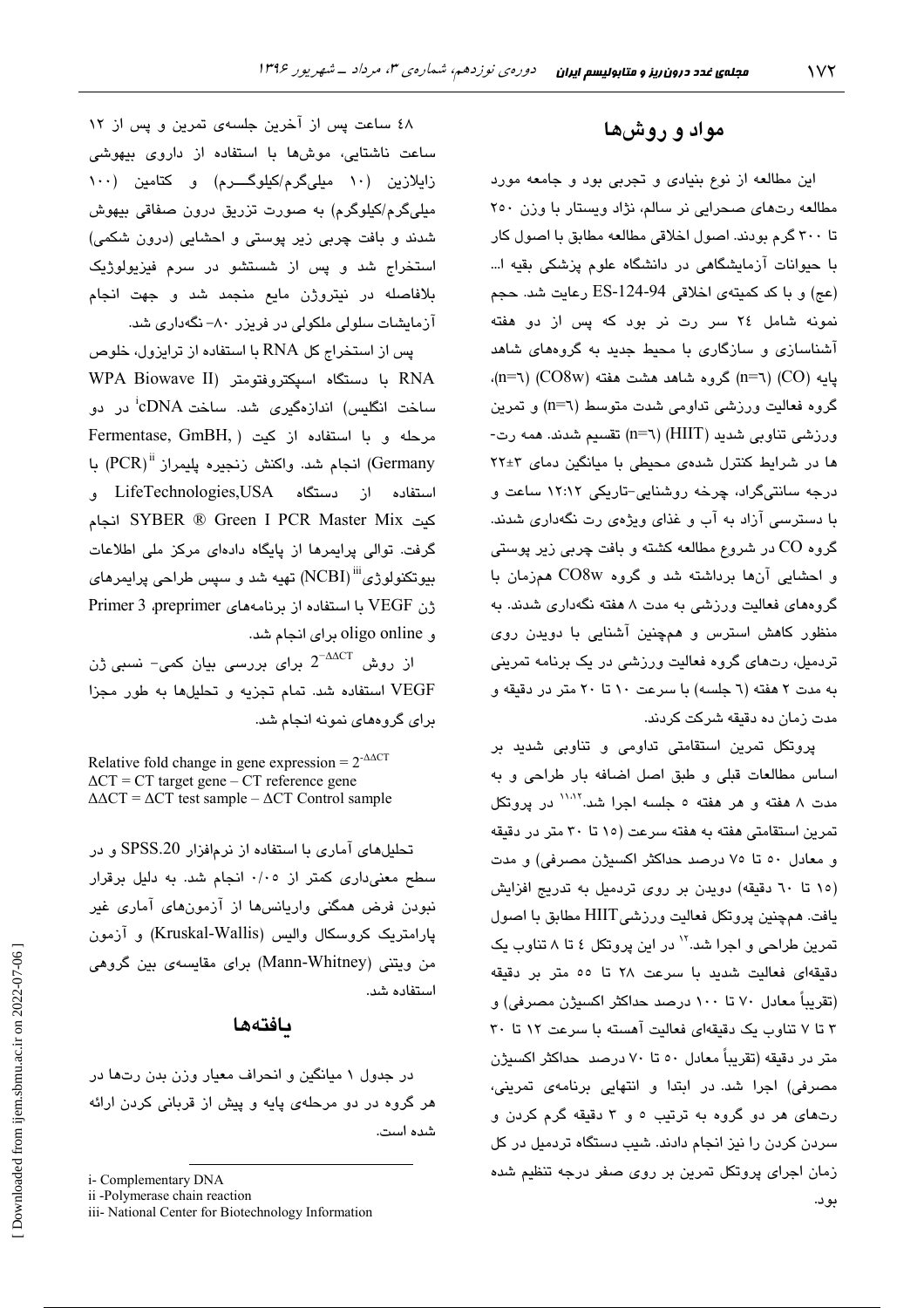| HIIT             | MICT                 | CO8W                                             | CO                | عروه   | متغد<br>◡… |
|------------------|----------------------|--------------------------------------------------|-------------------|--------|------------|
| <b>CAIA±A/TY</b> | <b>TTE/V±V/72</b>    | $\Upsilon\Upsilon\Upsilon/2\pm\Upsilon/\Upsilon$ | <b>YTV/o±J/AV</b> | پایه   | وزن بدن    |
| 701/2±11/0       | $Y\S1/\circ \pm 1.7$ | Y90/A±A/A                                        | _____             | ۸ هفته | (gr        |

جدول ۱– وزن بدن رتها در گروهها، قبل و بعد از ۸هفته

.<br>CO: گروه شاهد پایه؛ CO8W: گروه شاهد هشت هفته؛ MICT: گروه فعالیت ورزشی تداومی با شدت متوسط؛ HIIT: گروه فعالیت ورزشی تناوبی شدید.

۸ هفته تمرین تداومی استقامتی و تناوبی شدید منجر به افزایش معنی،دار بیان ژن VEGF بافت چربی زیر پوستی نسبت به گروههای کنترل شد (نمودار ۱، ۰۵-<P)، با این

تفاوت که تمرینات تناوبی شدید اثر افزایشی به مراتب بیشتری بر بیان این ژن داشتند، هر چند این تفاوت بین دو الگوی تمرین از نظر آماری معنیدار نبود (P≥·/۰٥).



نمودار ۱- میانگین و بیان ژن VEGF بافت چربی زیر پوستی.

شقاوت معنیدار در سطح ۲/۰۰-P≦ نسبت به گروه شاهد پایه، † تفاوت معنیدار در سطح ۲/۰۰-P≦ نسبت به گروه شاهد ۸ هفته.

در مقابل، تفاوت معنى دارى در بيان ژن VEGF بافت چربی احشایی پس از دو مداخلهی تمرین ورزشی و همچنین

تفاوت معنیداری بین دو گروه تمرینی مشاهده نشد (نمودار  $\cdot$  ۲، ه $\cdot$ /۰ $\leq$  ۹).



نمودار ۲- تغییرات بیان ژن VEGF در بافت چربی احشانی.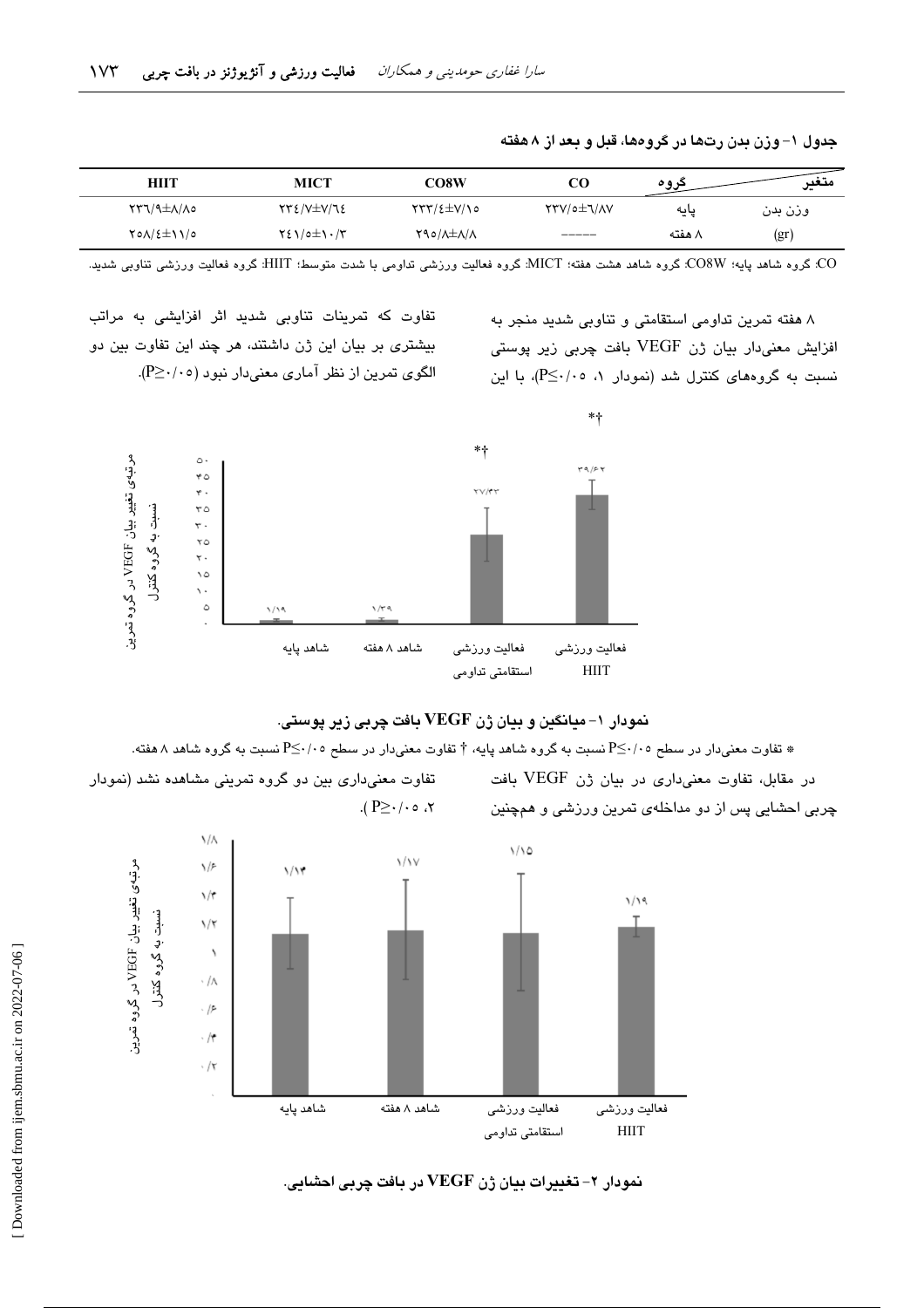#### بحث

یافتههای پژوهش حاضر حاکی از افزایش معنیداری بیان ژن VEGF در بافت چربی زیر پوستی پس از هر دو نوع تمرین تداومی با شدت متوسط و تناوبی شدید و عدم تفاوت معنیداری در بیان ژن VEGF در بافت چربی احشایی است. تاکنون در پژوهشهای محدودی اثر فعالیت ورزشی بر آنژیوژنز بافت چربی زیر پوستی و احشایی مورد بررسی قرار گرفته است. موافق با نتایج حاصل از این مطالعه، کزاروسکا<sup>۱</sup> و همکارانش گزارش کردند که شش هفته هفته تمرین هوازی با شدت متوسط باعث افزایش بیان ژن .<br>VEGF-A در بافت چربی زیر پوستی رتها میشود، هر چند میزان پروتئین VEGF-A تغییری نداشته است.<sup>۲</sup> در مقابل، نتایج مطالعهی دی سنزو<sup>ii</sup> و همکارانش برعکس نتایج حاصل از مطالعهی حاضر، نشان میدهد که هشت هفته تمرین استقامتی دویدن روی تردمیل در رتها تاثیری بر میزان پروتئین VEGF-A در بافت چربی زیر پوستی ندارد، در حالی که میزان این پروتئین در بافت چربی احشایی افزایش می<sub>ع</sub>ابد.<sup>۸</sup> علاوه بر این، در مطالعهی دیگر نیز مشخص شد که ۹ هفته فعالیت ورزشی در رتهای نر ويستار باعث افزايش بيان ژن VEGF-A و گيرنده نوع دو آن در سلولهای چربی احشایی میشود.<sup>۹</sup>

در مقایسهی بین فعالیت متابولیکی و آنژیوژنیکی بافت چربی در نواحی مختلف بدن نتایج متناقض و اندکی وجود دارد. در مطالعهای گزارش شده است که فعالیت ورزشی ترجيحاً بر تغيير سطوح VEGF و متابوليسم لاكتات در بافت چربی احشایی اثر دارد و از این موضوع حمایت میکند که ممکن است چربی احشایی در مقایسه با چربی زیر پوستی به لحاظ متابولیکی فعالتر باشد.^ اما در مقابل، نشان داده شده است که تمرین استقامتی تاثیر بیشتری بر آدیپوکاینهای تولید شده از بافت چربی زیر پوستی نسبت به بافت چربی احشایی دارد.<sup>؛</sup> به طور مثال، اجرای تمرین اختیاری به مدت چهار هفته بر روی چرخ دوار در رتها موجب افزایش معنیدار بیان ژن چندین سایتوکاین (L-6 TNF-α و IL-1 Ra) در چربی زیر پوستی شده است، در حالی که تغییری در بافت چربی احشایی ایجاد نشده است. این پدیده نشان میدهد که چربی زیر پوستی نقش ویژهای

در پاسخ سازشی به فعالیت ورزشی داشته باشد. ْاین موضوع در مطالعات دیگر در رابطه با آدیپوکاین های مثل IL-18 و ويسفاتين نيز تاييد شده است.<sup>۲</sup> علاوه بر اين، رژيم غذایی و نمایهی تودهی بدن نیز بر آنژیوژنز بافت چربی تاثیر گذارند. مطالعات حیوانی نشان دادهاند که چاقی ناشی از رژيم غذايي موجب افزايش سطوح ژن VEGF-A در بافت چربی احشایی میشود.<sup>؛</sup> در مطالعات انسانی، نشان داده شده است که آزمودنی های چاق سطوح ژن VEGF-A کمتر*ی* در بافت چربی زیر پوستی شکمی داشتند<sup>۱۲</sup> و در افراد چاق با نمایهی تودهی بدنی بالاتر، میزان رهایش از بافت چربی کمتر بود. $^{16}$  VEGF-A

تغییر در فرآیند آنژیوژنز به صورت بالقوه میتواند تکامل بافت چربی را تسریع و یا مختل کند؛ بنابراین میتوان به این موضوع به عنوان یک روش درمانی نوین برای جلوگیری و درمان چاقی نگاه کرد.<sup>۱</sup>° براساس یافتههای مطالعات اخیر پیشنهاد شده است که الگوهای مختلف تمرینات ورزشی به عنوان یک استرس فیزیولوژیک میتوانند در تنظیم آنژیوژنز بافت چربی اثرگذار باشند.<sup>^</sup>″ چنانچه ورزش و الگوهای خاص فعالیت بدنی بتوانند در تحریک و یا مهار آنژیوژنز اثر بخش باشند، میتوانند به عنــــوان یک رویکرد نوین غیردارویی در تنظیم رشد بافت چربی ایفای نقش کنند. در این راستا، اندازهگیری بیان ژنها عوامل اصلــــی تنظیمکننده آنژیوژنز بافت چربی میتـــــواند مفید باشد. مطالعات نشان دادهاند که بافت چربی حاوی مقادیسو چشمگیری از عوامل رشــــدی از جمله VEGF و -PDGF BB است. همچنین گزارش شده است که همبستگی معنی داری بین نمایهی تودهی بدن و حضــور و رهایش -TGF در بافت چربی زیر پوستـــی وجود دارد و این عامـــــل  $\beta1$ بر متابولیســـم سلولهای چربی تاثیرگـــــذار است و به طور بالقوه تمايزپذيرى سلول هـــــاى پيش ســاز چربــــی به سلولهای چــربی و همچنین آدیپوژنز را مهــــار مىكند.<sup>۳</sup> علاوه بر اين، VEGF موجب افـــــزايش آنژیوژنــــز در بافت چـــــربی تازه تشکیل شـــــده می شعود، که در اصطلاح به این فرآیند آدیپوژنتز اطلاق مىشىسود. ھمچنيىن انسىسداد گيىسىرندە ۷ VEGFR2) VEGF) تشكيـــــل بافت چربـــــــي در چاقي ناشــــــــی از تغذیـــــــه را محــــــدود میکند.<sup>۲</sup> مکانیــــزم پایهی افــزایش بیان ژن VEGF ناشناخته است. گــزارش شده است كه بيان اين ژن توســـط عامـــل القـاء

i- Czarkowska

ii -Disanzo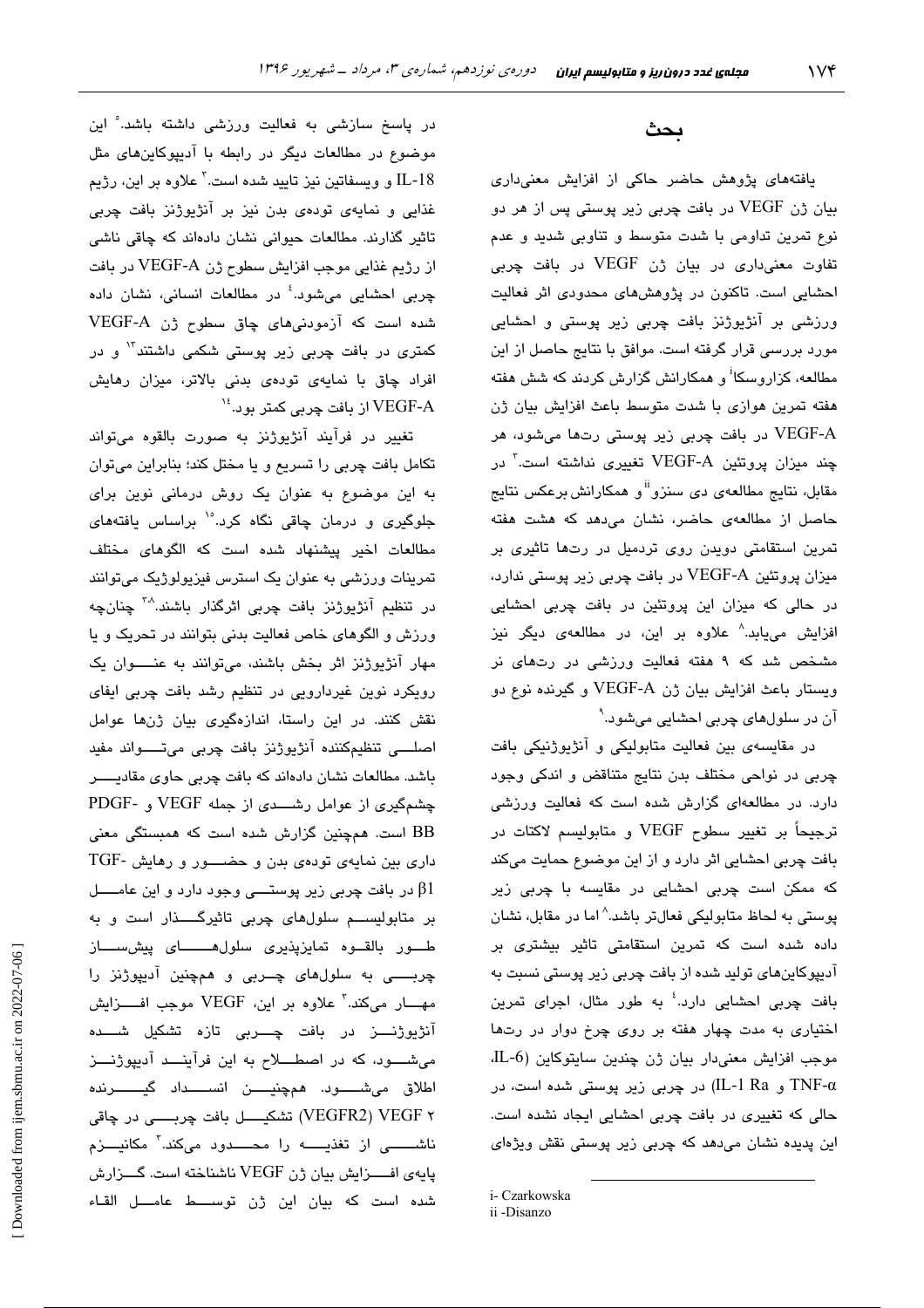هاییــــوکسی-۱ HIF-1') افزایش میبابد. به نظر می رسد تحریککننده اصلی افزایشIHF-1، هایپوکسی بافت باشد.<sup>۳</sup> علاوه بر این، مشخص شده است که عوامل دیگری به غیر هاییوکسی میتوانند مسئول افزایش HIF-1 در بافتها باشند. همچنین ممکن است عوامل مسئول افزایش بیان mRNA عوامل رشد، از بافتهای دیگر به غیر از بافت چربی منشاء گرفته باشند و به شیوهی اندوکراین به بافت هدف برسند. به طور مثال، گزارش شده است که بیان VEGF mRNA در يافت چربي توسط استدهاي چرب آزاد  $^7$ و اینترلوکین ٦ (IL-6) القاء می شود.

وقتی که بافت چربی افزایش مییابد، اما خون رسانی متناسب یا آن افزایش نمی،باید، یافت دچار هایپوکسی میشود. در چاقی، متابولیسم سلولهای چربی به سمت سوخت و ساز بی هوازی پیش میرود، که با افزایش تولید لاكتات همراه است. از این رق سطوح لاكتات در كنار عوامل دیگر به عنوان شاخص هایپوکسی بافت چربی تلقی می،شوند.<sup>^ۀ</sup> در جوندگان، لاکتات بافت چربی احشایی با ڇاقي افزايش و يا محدوديت کالر*ي* کاهش مي،پايد.<sup>٤</sup> پيشنهاد شده است که فقدان اکسیژن در سلولهای چربی یک مکانیزم مهم التهاب مزمن در بافت چربی در زمان چاقی در انسان و حيوان تلقي مي شود.<sup>^^</sup> جالب اين كه، در دو مطالعهي انساني گزارش شده است که در مقایسه با افراد لاغر، افراد چاق مصرف اکسیژن کمتری در بافت چربی دارند.^ کاهش لاکتات میتواند در نتیجه بهبود جریان خون بافت چربی و یا افزایش مصرف اکسیژن به واسطه بهبود بیوژنز سلولهای چربی اتفاق بیفتد. علاوه بر این، تایید شده است که فعالیت ورزشی جريان خون بافت چربي را افزايش مي دهد و همچنين باعث افزايش بيان ژن PGC-1α تنظيمكننده اصلى بيوژنز مبتوکندری، در بافت چربی رت میشود. <sup>^</sup>

اوکاوارا<sup>ا</sup> و همکارانش در مقالهی مروری تحلیلی به مرور یافتهها در خصوص اثر ورزش بر چربی احشایی پرداختند و به این نتیجه رسیدند که از مجموع ۵۸۲ نفر آزمودنی بررسی شده، تعداد ٤٢٥ نفر دچار اختلالات متابوليكي بودند و با کنار گذاشتن این تعداد مشاهده کردند که شدت ورزش هوازی پر اساس MET" یا درصد کاهش چربی احشابی ارتباط معنی داری دارد (r=۰/۷٥). در این مطالعه عنوان شد ارتباط معنیداری بین کاهش وزن و کاهش چربی احشایی وجود دارد، هر چند که کاهش چربی احشابی میتواند بدون کاهش وزن رخ دهد. این محققین پیشنهاد کردند که ورزش هوازی در حدود ۱۰ MET اور هفته مانند ورزش راه رفتن سریع، دوبدن و استفاده از ارگومتر برای کاهش چربی احشایی مورد نیاز است؛ چرا که ارتباط وابسته به مقدار<sup>iii</sup> ورزش هوازی و کاهش چربی احشایی در افراد چاق بدون اختلالات متابولیک وجود دارد. ``

در مجموع، باید توجه داشت که VEGF تنها یک تنظیمکنندهی آنژیوژنز در بافت چربی است و در این مطالعه تنها این عامل اندازهگیری شده است و همان طور که اشاره شد، در فرآیند آنژیوژنز بافت چربی چندین پروتئین تحریکی و مهاری مشارکت دارند که برای روشن شدن این موضوع احتیاج به مطالعات بیشتری است. تاکنون پژوهشی در زمینهی مقایسهی اثر فعالیت ورزشی HIIT و تمرین تداومی استقامتی بر بیان ژنهای آنژیوژنیکی در بافت چربی انجام نشده است. با این وجود، با توجه به نتایج حاصل از این مطالعه و مطالعات نزدیک به پژوهش حاضر، می توان پیشنهاد کرد که میزان اثرگذاری ورزش بر آنژیوژنز بافت چربی وابسته به شدت ورزش است تا اینکه به مدت ورزش مربوط باشد.

iv-Dose-dependent releation

#### **References**

- WHO. Health topics Obesity 2016 [Available from: 1. URL: http://www.who.int/topics/obesity/en./
- 2. WHO. Obesity and overweight Updated June 2016 [Fact sheet 2016] Available from: URL: http://www.who.int/mediacentre/factsheets/fs311/en./
- $3.$ Czarkowska-Paczek B, Zendzian-Piotrowska M, Bartlomiejczyk I, Przybylski J, Gorski J. The influence of physical exercise on the generation of TGF-B, PDGF-

AA, and VEGF-A in adipose tissue. Eur J Appl Physiol 2011; 111: 875-81.

- $4.$ Ye J, Gao Z, Yin J, He Q. Hypoxia is a potential risk factor for chronic inflammation and adiponectin reduction in adipose tissue of ob/ob and dietary obese mice. Am J Physiol Endocrinol Metab 2007; 293: E1118-28.
- $5<sub>1</sub>$ Gollisch KS, Brandauer J, Jessen N, Toyoda T, Nayer A, Hirshman MF, et al. Effects of exercise training on subcutaneous and visceral adipose tissue in normal-and high-fat diet-fed rats. Am J Physiol Endocrinol Metab 2009; 297: E495-504.

i-Hypoxia inducible factor-1

ii- Ohkawara

iii- Metabolic equivalents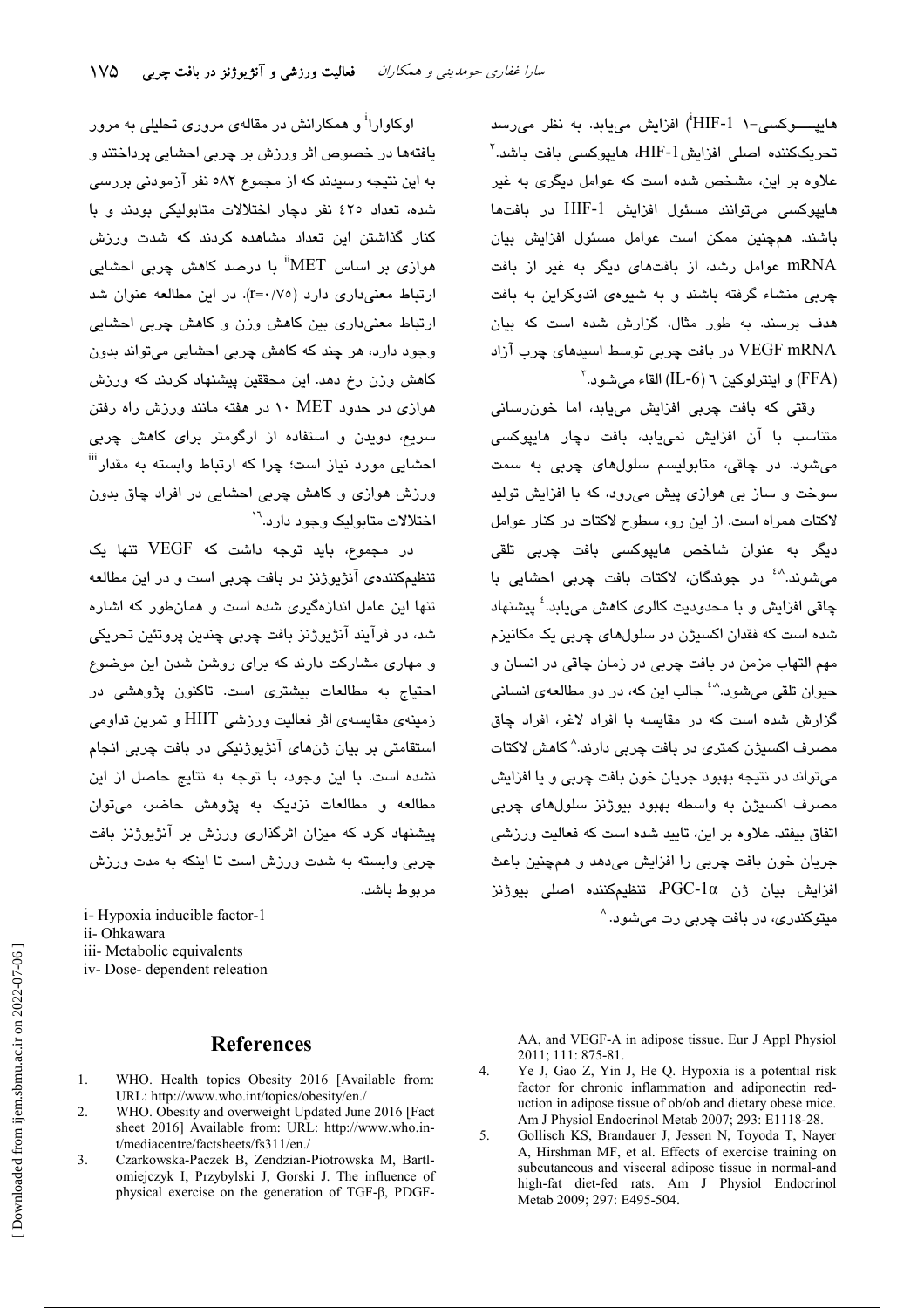- 6. Huffman KM, Slentz CA, Bales CW, Houmard JA, Kraus WE. Relationships between Adipose Tissue and Cytokine Responses to a Randomized Controlled Exercise Training Intervention. Metabolism 2008; 57: 577- 83.
- 7. Elias I, Franckhauser S, Ferré T, Vilà L, Tafuro S, Muñoz S, et al. Adipose tissue overexpression of vascular endothelial growth factor protects against diet-induced obesity and insulin resistance. Diabetes 2012; 61: 1801- 13.
- 8. Disanzo BL, You T. Effects of exercise training on indicators of adipose tissue angiogenesis and hypoxia in obese rats. Metabolism 2014; 63: 452-5.
- 9. Hatano D, Ogasawara J, Endoh S, Sakurai T, Nomura S, Kizaki T, et al. Effect of exercise training on the density of endothelial cells in the white adipose tissue of rats. Scand J Med Sci Spor 2011; 21: e115-e21.
- 10. Cullberg KB, Christiansen T, Paulsen SrK, Bruun JM, Pedersen SBnk, Richelsen Br. Effect of weight loss and exercise on angiogenic factors in the circulation and in adipose tissue in obese subjects. Obesity 2010; 21: 454- 60.
- 11. Lee Y, Min K, Talbert EE, Kavazis AN, Smuder AJ, Willis WT, et al. Exercise protects cardiac mitochondria

against ischemia-reperfusion injury. Med Sci Sports Exerc 2012; 44: 397-405.

- 12. Rahimi M, Shekarforoush S, Asgari AR, Khoshbaten A, Rajabi H, Bazgir B, et al. The effect of high intensity interval training on cardioprotection against ischemiareperfusion injury in wistar rats. EXCLI Journal 2015; 14: 237-46.
- 13. Pasarica M, Sereda OR, Redman LM, Albarado DC, Hymel DT, Roan LE, et al. Reduced adipose tissue oxygenation in human obesity. Diabetes 2009; 58: 718- 25.
- 14. Fain JN, Madan AK, Hiler ML, Cheema P, Bahouth SW. Comparison of the release of adipokines by adipose tissue, adipose tissue matrix, and adipocytes from visceral and subcutaneous abdominal adipose tissues of obese humans. Endocrinology 2004; 145: 2273-82.
- 15. Christiaens V, Lijnen HR. Angiogenesis and developpment of adipose tissue. Mol Cell Endocrinol 2010; 318:  $2 - 9$
- 16. Ohkawara K, Tanaka S, Miyachi M, Ishikawa-Takata K, Tabata I. A dose–response relation between aerobic exercise and visceral fat reduction: systematic review of clinical trials. Int J Obes 2007; 31: 1786-97.